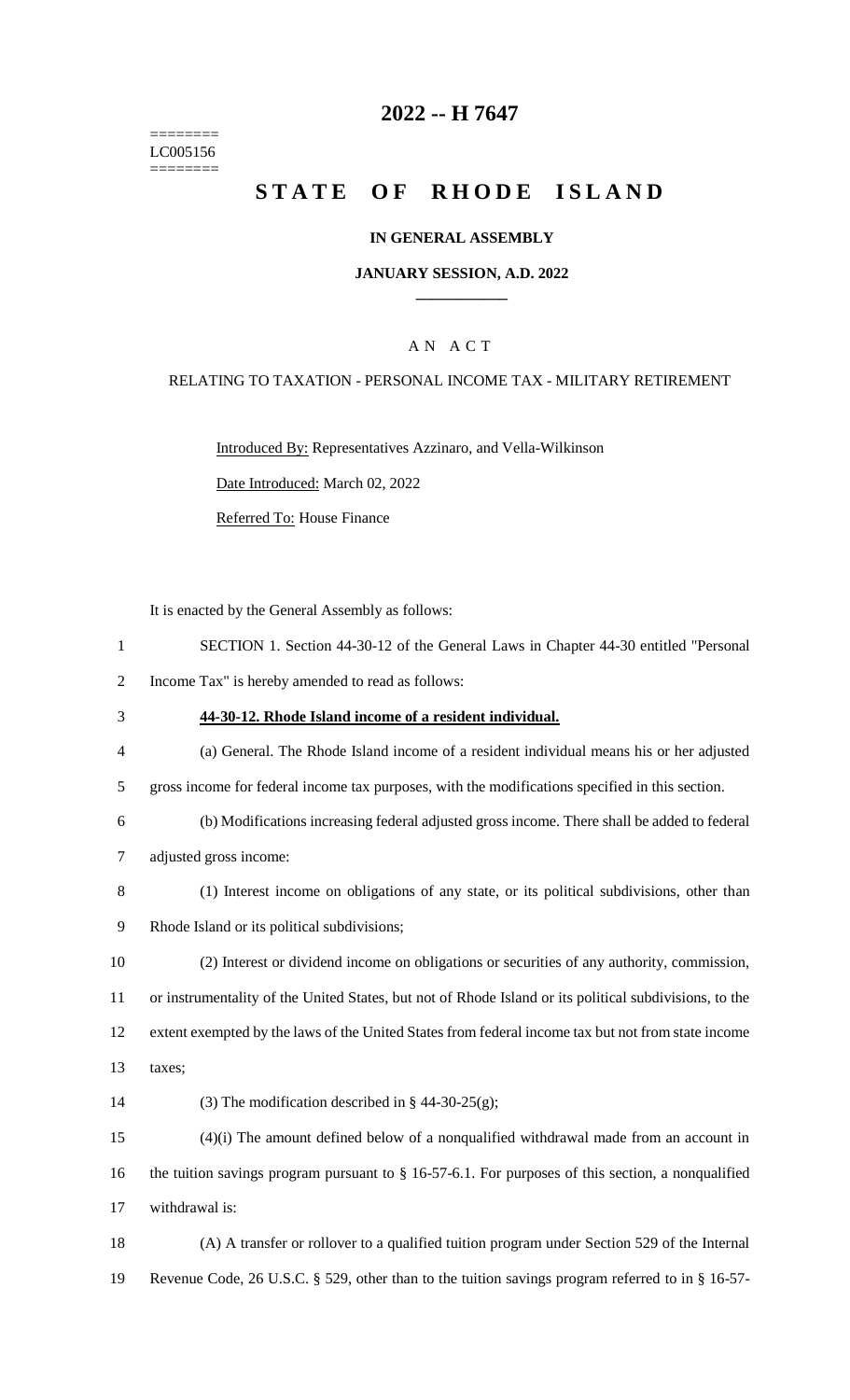6.1; and

 (B) A withdrawal or distribution that is: (I) Not applied on a timely basis to pay "qualified higher education expenses" as defined in § 16-57-3(12) of the beneficiary of the account from which the withdrawal is made; (II) Not made for a reason referred to in § 16-57-6.1(e); or (III) Not made in other circumstances for which an exclusion from tax made applicable by Section 529 of the Internal Revenue Code, 26 U.S.C. § 529, pertains if the transfer, rollover, withdrawal, or distribution is made within two (2) taxable years following the taxable year for which a contributions modification pursuant to subsection (c)(4) of this section is taken based on contributions to any tuition savings program account by the person who is the participant of the account at the time of the contribution, whether or not the person is the participant of the account at the time of the transfer, rollover, withdrawal or distribution; 13 (ii) In the event of a nonqualified withdrawal under subsection  $(b)(4)(i)(A)$  or  $(b)(4)(i)(B)$  of this section, there shall be added to the federal adjusted gross income of that person for the taxable year of the withdrawal an amount equal to the lesser of: (A) The amount equal to the nonqualified withdrawal reduced by the sum of any administrative fee or penalty imposed under the tuition savings program in connection with the nonqualified withdrawal plus the earnings portion thereof, if any, includible in computing the person's federal adjusted gross income for the taxable year; and (B) The amount of the person's contribution modification pursuant to subsection (c)(4) of this section for the person's taxable year of the withdrawal and the two (2) prior taxable years less the amount of any nonqualified withdrawal for the two (2) prior taxable years included in computing the person's Rhode Island income by application of this subsection for those years. Any amount added to federal adjusted gross income pursuant to this subdivision shall constitute Rhode Island income for residents, nonresidents and part-year residents; 26 (5) The modification described in  $\S$  44-30-25.1(d)(3)(i); (6) The amount equal to any unemployment compensation received but not included in federal adjusted gross income; (7) The amount equal to the deduction allowed for sales tax paid for a purchase of a 30 qualified motor vehicle as defined by the Internal Revenue Code  $\S$  164(a)(6); and (8) For any taxable year beginning on or after January 1, 2020, the amount of any Paycheck Protection Program loan forgiven for federal income tax purposes as authorized by the Coronavirus Aid, Relief, and Economic Security Act and/or the Consolidated Appropriations Act, 2021 and/or any other subsequent federal stimulus relief packages enacted by law, to the extent that the amount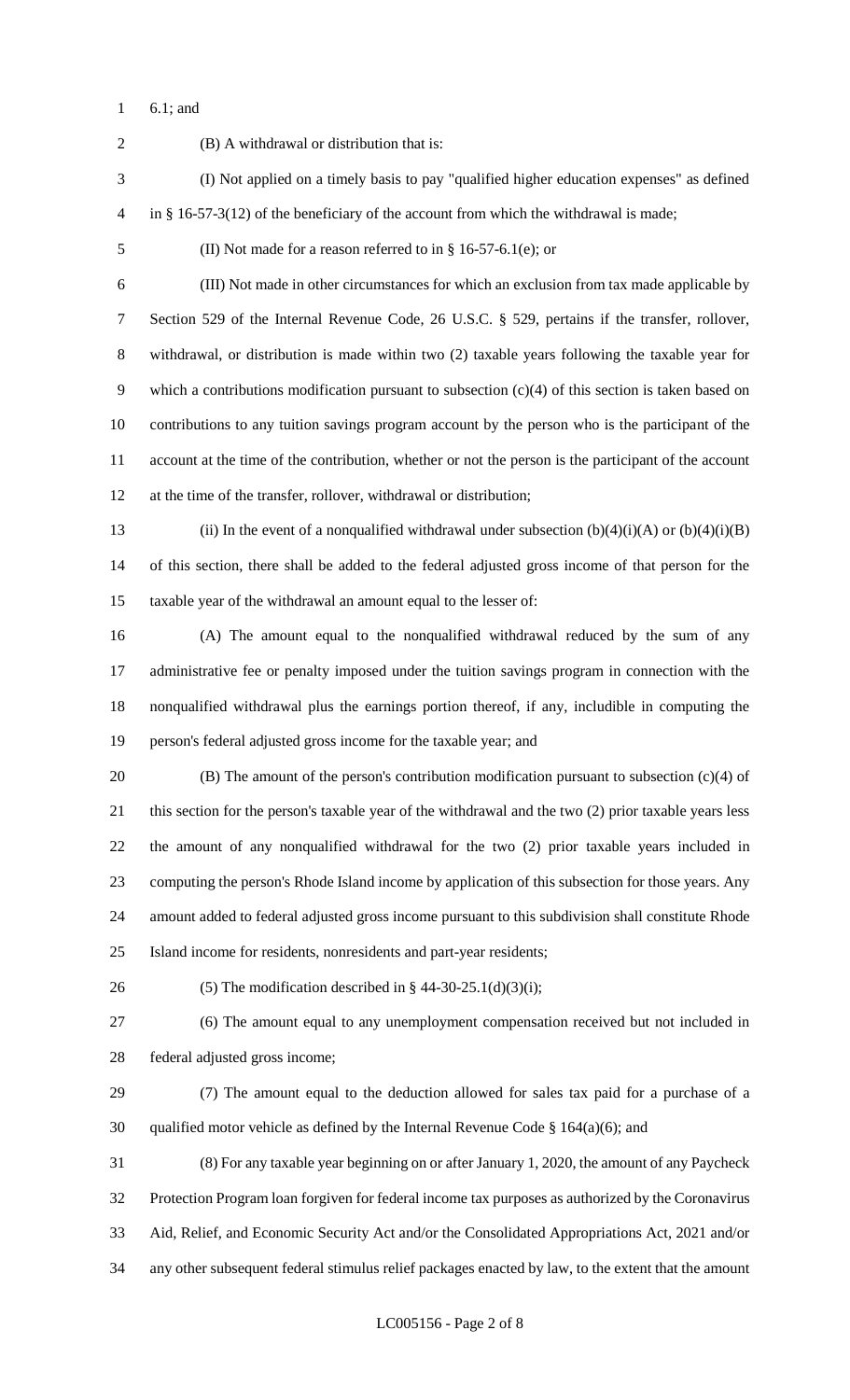of the loan forgiven exceeds \$250,000, including an individual's distributive share of the amount of a pass-through entity's loan forgiveness in excess of \$250,000.

 (c) Modifications reducing federal adjusted gross income. There shall be subtracted from federal adjusted gross income:

 (1) Any interest income on obligations of the United States and its possessions to the extent includible in gross income for federal income tax purposes, and any interest or dividend income on obligations, or securities of any authority, commission, or instrumentality of the United States to the extent includible in gross income for federal income tax purposes but exempt from state income taxes under the laws of the United States; provided, that the amount to be subtracted shall in any case be reduced by any interest on indebtedness incurred or continued to purchase or carry obligations or securities the income of which is exempt from Rhode Island personal income tax, to the extent the interest has been deducted in determining federal adjusted gross income or taxable income;

(2) A modification described in § 44-30-25(f) or § 44-30-1.1(c)(1);

 (3) The amount of any withdrawal or distribution from the "tuition savings program" referred to in § 16-57-6.1 that is included in federal adjusted gross income, other than a withdrawal or distribution or portion of a withdrawal or distribution that is a nonqualified withdrawal;

 (4) Contributions made to an account under the tuition savings program, including the "contributions carryover" pursuant to subsection (c)(4)(iv) of this section, if any, subject to the following limitations, restrictions and qualifications:

 (i) The aggregate subtraction pursuant to this subdivision for any taxable year of the taxpayer shall not exceed five hundred dollars (\$500) or one thousand dollars (\$1,000) if a joint return;

(ii) The following shall not be considered contributions:

 (A) Contributions made by any person to an account who is not a participant of the account at the time the contribution is made;

 (B) Transfers or rollovers to an account from any other tuition savings program account or from any other "qualified tuition program" under section 529 of the Internal Revenue Code, 26 U.S.C. § 529; or

(C) A change of the beneficiary of the account;

 (iii) The subtraction pursuant to this subdivision shall not reduce the taxpayer's federal adjusted gross income to less than zero (0);

 (iv) The contributions carryover to a taxable year for purpose of this subdivision is the excess, if any, of the total amount of contributions actually made by the taxpayer to the tuition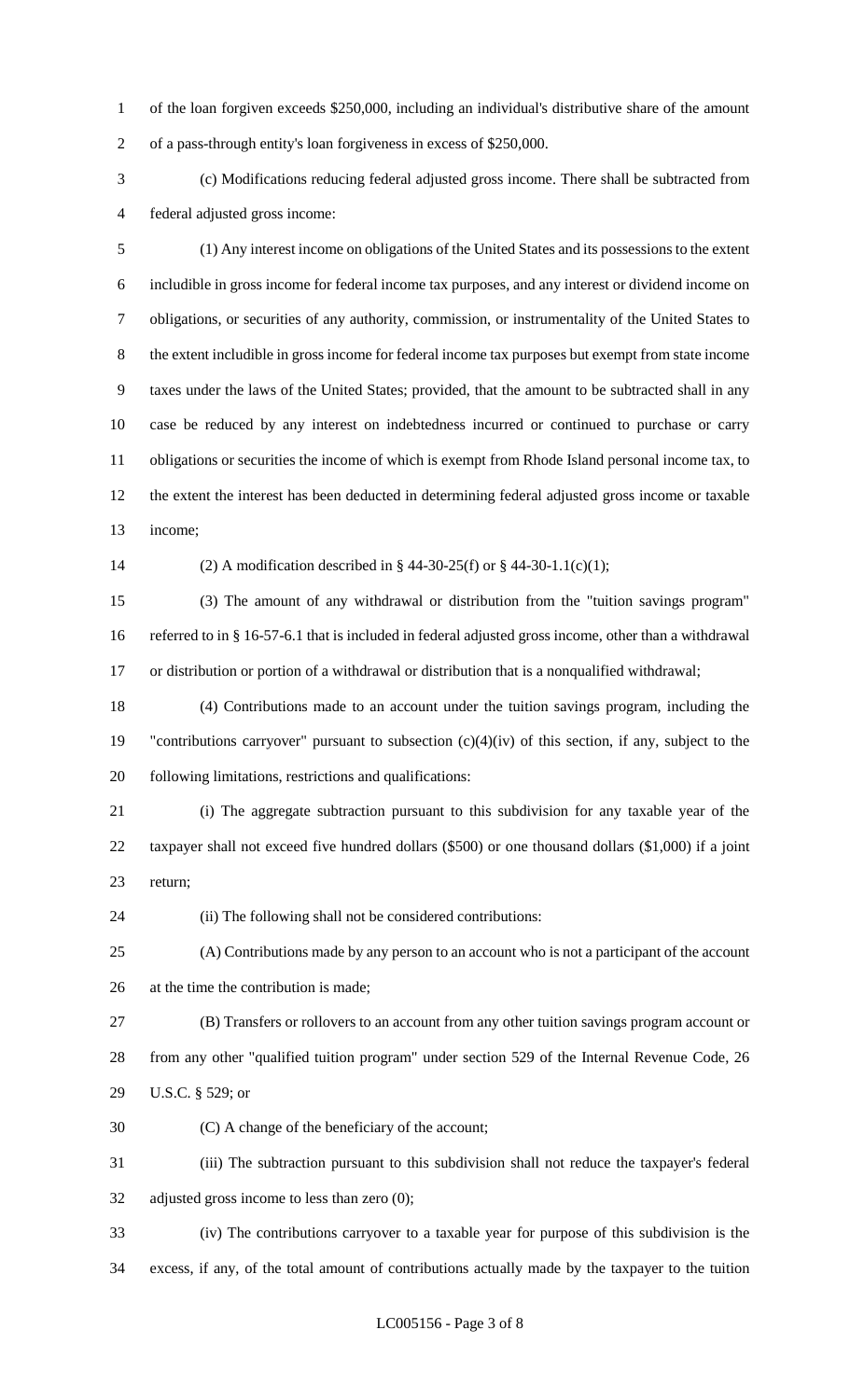- savings program for all preceding taxable years for which this subsection is effective over the sum
- of:
- (A) The total of the subtractions under this subdivision allowable to the taxpayer for all such preceding taxable years; and

 (B) That part of any remaining contribution carryover at the end of the taxable year which exceeds the amount of any nonqualified withdrawals during the year and the prior two (2) taxable years not included in the addition provided for in this subdivision for those years. Any such part shall be disregarded in computing the contributions carryover for any subsequent taxable year;

 (v) For any taxable year for which a contributions carryover is applicable, the taxpayer shall include a computation of the carryover with the taxpayer's Rhode Island personal income tax return for that year, and if for any taxable year on which the carryover is based the taxpayer filed a 12 joint Rhode Island personal income tax return but filed a return on a basis other than jointly for a subsequent taxable year, the computation shall reflect how the carryover is being allocated between the prior joint filers;

15 (5) The modification described in  $\S$  44-30-25.1(d)(1);

 (6) Amounts deemed taxable income to the taxpayer due to payment or provision of insurance benefits to a dependent, including a domestic partner pursuant to chapter 12 of title 36 or other coverage plan;

(7) Modification for organ transplantation.

 (i) An individual may subtract up to ten thousand dollars (\$10,000) from federal adjusted gross income if he or she, while living, donates one or more of his or her human organs to another human being for human organ transplantation, except that for purposes of this subsection, "human organ" means all or part of a liver, pancreas, kidney, intestine, lung, or bone marrow. A subtract modification that is claimed hereunder may be claimed in the taxable year in which the human organ transplantation occurs.

 (ii) An individual may claim that subtract modification hereunder only once, and the subtract modification may be claimed for only the following unreimbursed expenses that are incurred by the claimant and related to the claimant's organ donation:

(A) Travel expenses.

(B) Lodging expenses.

(C) Lost wages.

 (iii) The subtract modification hereunder may not be claimed by a part-time resident or a nonresident of this state;

(8) Modification for taxable Social Security income.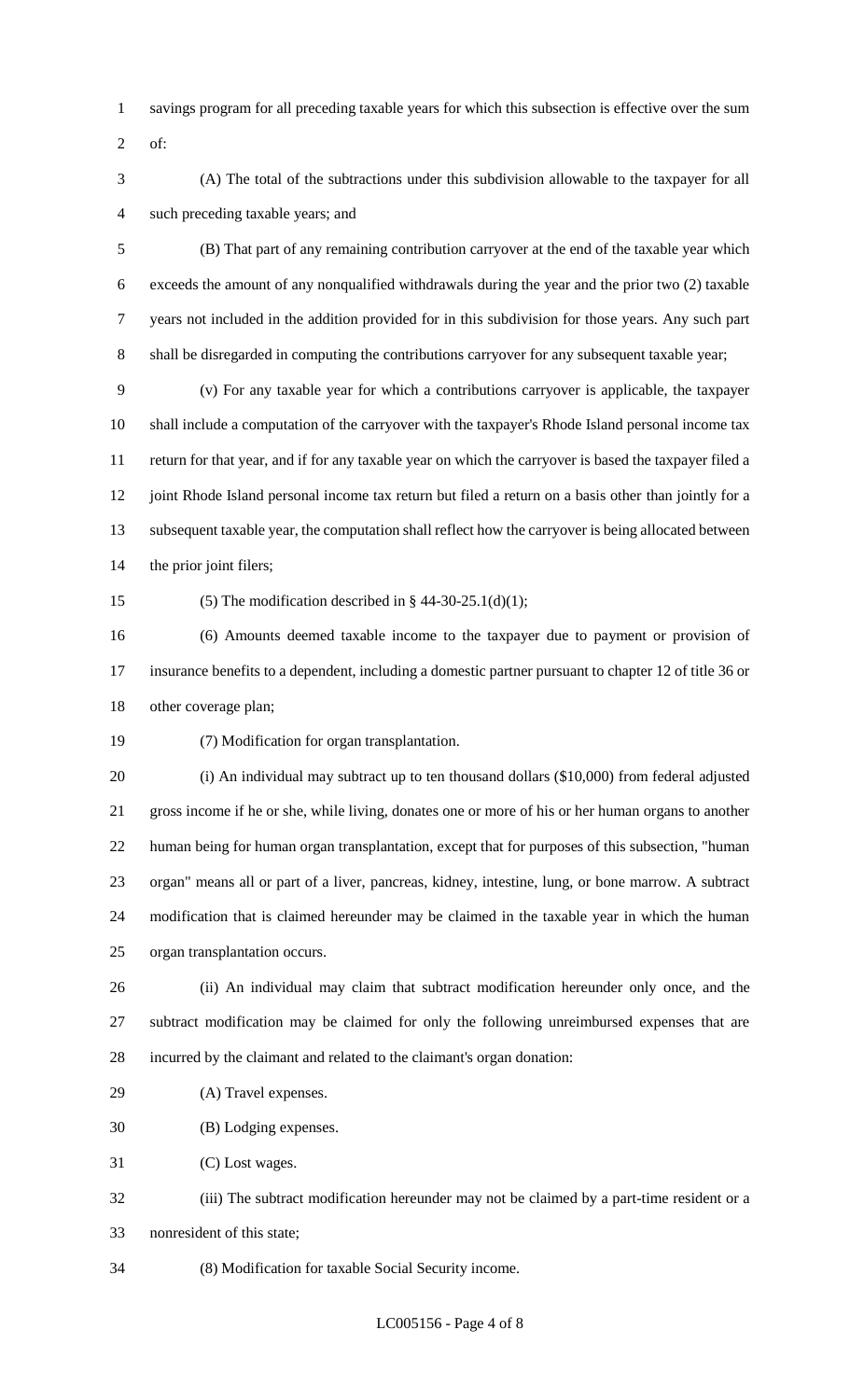(i) For tax years beginning on or after January 1, 2016:

 (A) For a person who has attained the age used for calculating full or unreduced social security retirement benefits who files a return as an unmarried individual, head of household, or married filing separate whose federal adjusted gross income for the taxable year is less than eighty thousand dollars (\$80,000); or

 (B) A married individual filing jointly or individual filing qualifying widow(er) who has attained the age used for calculating full or unreduced social security retirement benefits whose joint federal adjusted gross income for the taxable year is less than one hundred thousand dollars (\$100,000), an amount equal to the social security benefits includible in federal adjusted gross income.

 (ii) Adjustment for inflation. The dollar amount contained in subsections (c)(8)(i)(A) and (c)(8)(i)(B) of this section shall be increased annually by an amount equal to:

13 (A) Such dollar amount contained in subsections  $(c)(8)(i)(A)$  and  $(c)(8)(i)(B)$  of this section adjusted for inflation using a base tax year of 2000, multiplied by;

(B) The cost-of-living adjustment with a base year of 2000.

 (iii) For the purposes of this section the cost-of-living adjustment for any calendar year is 17 the percentage (if any) by which the consumer price index for the preceding calendar year exceeds the consumer price index for the base year. The consumer price index for any calendar year is the average of the consumer price index as of the close of the twelve-month (12) period ending on August 31, of such calendar year.

 (iv) For the purpose of this section the term "consumer price index" means the last consumer price index for all urban consumers published by the department of labor. For the purpose of this section the revision of the consumer price index which is most consistent with the consumer price index for calendar year 1986 shall be used.

 (v) If any increase determined under this section is not a multiple of fifty dollars (\$50.00), such increase shall be rounded to the next lower multiple of fifty dollars (\$50.00). In the case of a married individual filing separate return, if any increase determined under this section is not a multiple of twenty-five dollars (\$25.00), such increase shall be rounded to the next lower multiple of twenty-five dollars (\$25.00);

 (9) Modification for up to fifteen thousand dollars (\$15,000) of taxable retirement income from certain pension plans or annuities.

 (i) For tax years beginning on or after January 1, 2017, a modification shall be allowed for up to fifteen thousand dollars (\$15,000) of taxable pension and/or annuity income that is included in federal adjusted gross income for the taxable year: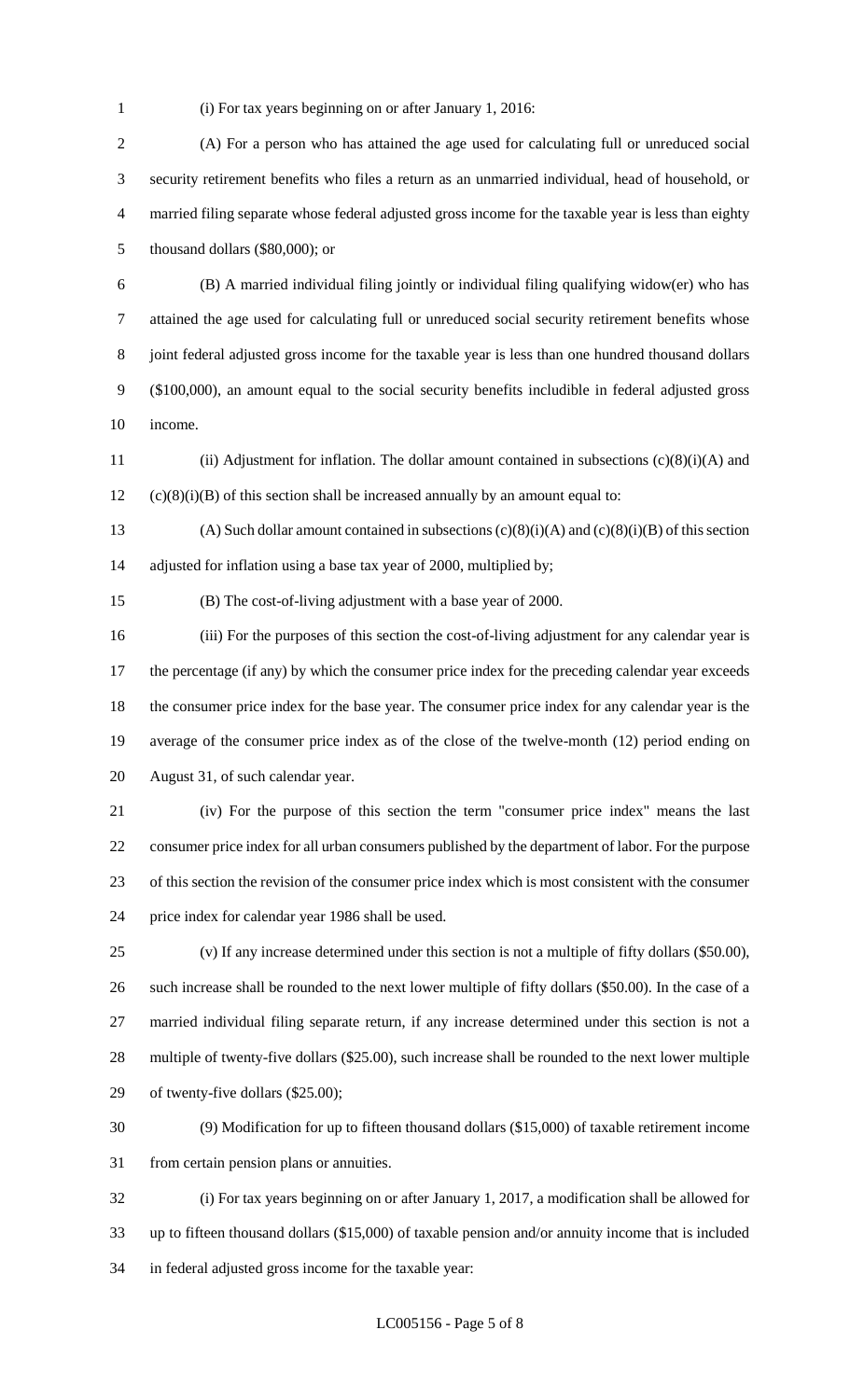(A) For a person who has attained the age used for calculating full or unreduced social security retirement benefits who files a return as an unmarried individual, head of household, or married filing separate whose federal adjusted gross income for such taxable year is less than the 4 amount used for the modification contained in subsection  $(c)(8)(i)(A)$  of this section an amount not to exceed \$15,000 of taxable pension and/or annuity income includible in federal adjusted gross income; or

 (B) For a married individual filing jointly or individual filing qualifying widow(er) who has attained the age used for calculating full or unreduced social security retirement benefits whose joint federal adjusted gross income for such taxable year is less than the amount used for the 10 modification contained in subsection (c)(8)(i)(B) of this section an amount not to exceed \$15,000 of taxable pension and/or annuity income includible in federal adjusted gross income.

 (ii) Adjustment for inflation. The dollar amount contained by reference in subsections 13 (c)(9)(i)(A) and (c)(9)(i)(B) of this section shall be increased annually for tax years beginning on or after January 1, 2018, by an amount equal to:

15 (A) Such dollar amount contained by reference in subsections  $(c)(9)(i)(A)$  and  $(c)(9)(i)(B)$ 16 of this section adjusted for inflation using a base tax year of 2000, multiplied by;

(B) The cost-of-living adjustment with a base year of 2000.

 (iii) For the purposes of this section, the cost-of-living adjustment for any calendar year is the percentage (if any) by which the consumer price index for the preceding calendar year exceeds the consumer price index for the base year. The consumer price index for any calendar year is the average of the consumer price index as of the close of the twelve-month (12) period ending on August 31, of such calendar year.

 (iv) For the purpose of this section, the term "consumer price index" means the last consumer price index for all urban consumers published by the department of labor. For the purpose of this section, the revision of the consumer price index which is most consistent with the consumer price index for calendar year 1986 shall be used.

 (v) If any increase determined under this section is not a multiple of fifty dollars (\$50.00), such increase shall be rounded to the next lower multiple of fifty dollars (\$50.00). In the case of a married individual filing a separate return, if any increase determined under this section is not a multiple of twenty-five dollars (\$25.00), such increase shall be rounded to the next lower multiple of twenty-five dollars (\$25.00); and

 (10) Modification for Rhode Island investment in opportunity zones. For purposes of a taxpayer's state tax liability, in the case of any investment in a Rhode Island opportunity zone by the taxpayer for at least seven (7) years, a modification to income shall be allowed for the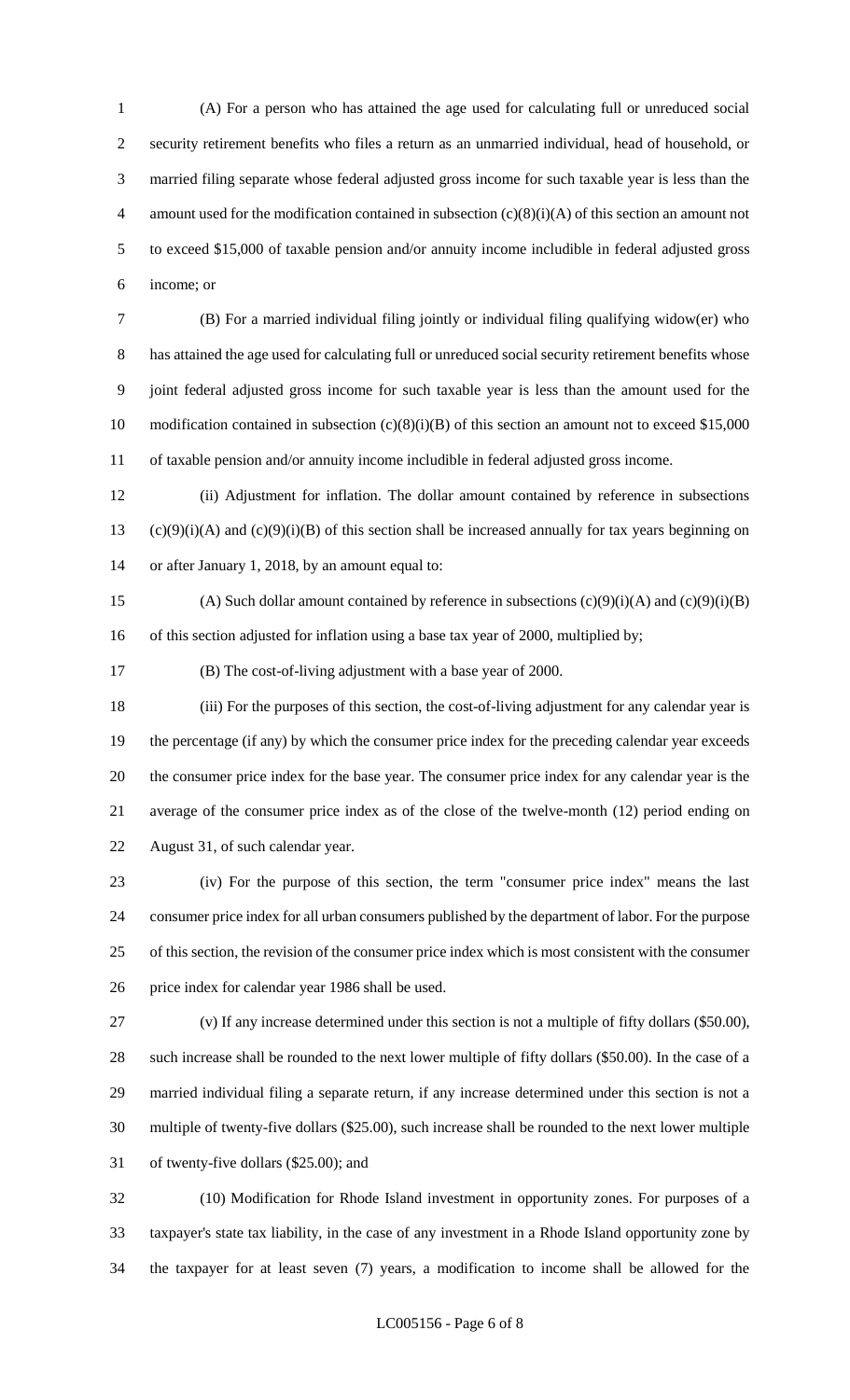incremental difference between the benefit allowed under 26 U.S.C. § 1400Z-2(b)(2)(B)(iv) and the federal benefit allowed under 26 U.S.C. § 1400Z-2(c).

(11) The first twenty-five thousand dollars (\$25,000) of military retirement income,

including retirement income from the regular armed forces, reserves, and national guard, paid by

5 the United States or by this state to persons sixty (60) years and older, commencing with the 2023

6 tax year and thereafter, including any survivorship annuities.

- (d) Modification for Rhode Island fiduciary adjustment. There shall be added to, or subtracted from, federal adjusted gross income (as the case may be) the taxpayer's share, as beneficiary of an estate or trust, of the Rhode Island fiduciary adjustment determined under § 44- 30-17.
- (e) Partners. The amounts of modifications required to be made under this section by a partner, which relate to items of income or deduction of a partnership, shall be determined under § 44-30-15.
- SECTION 2. This act shall take effect upon passage.

======== LC005156 ========